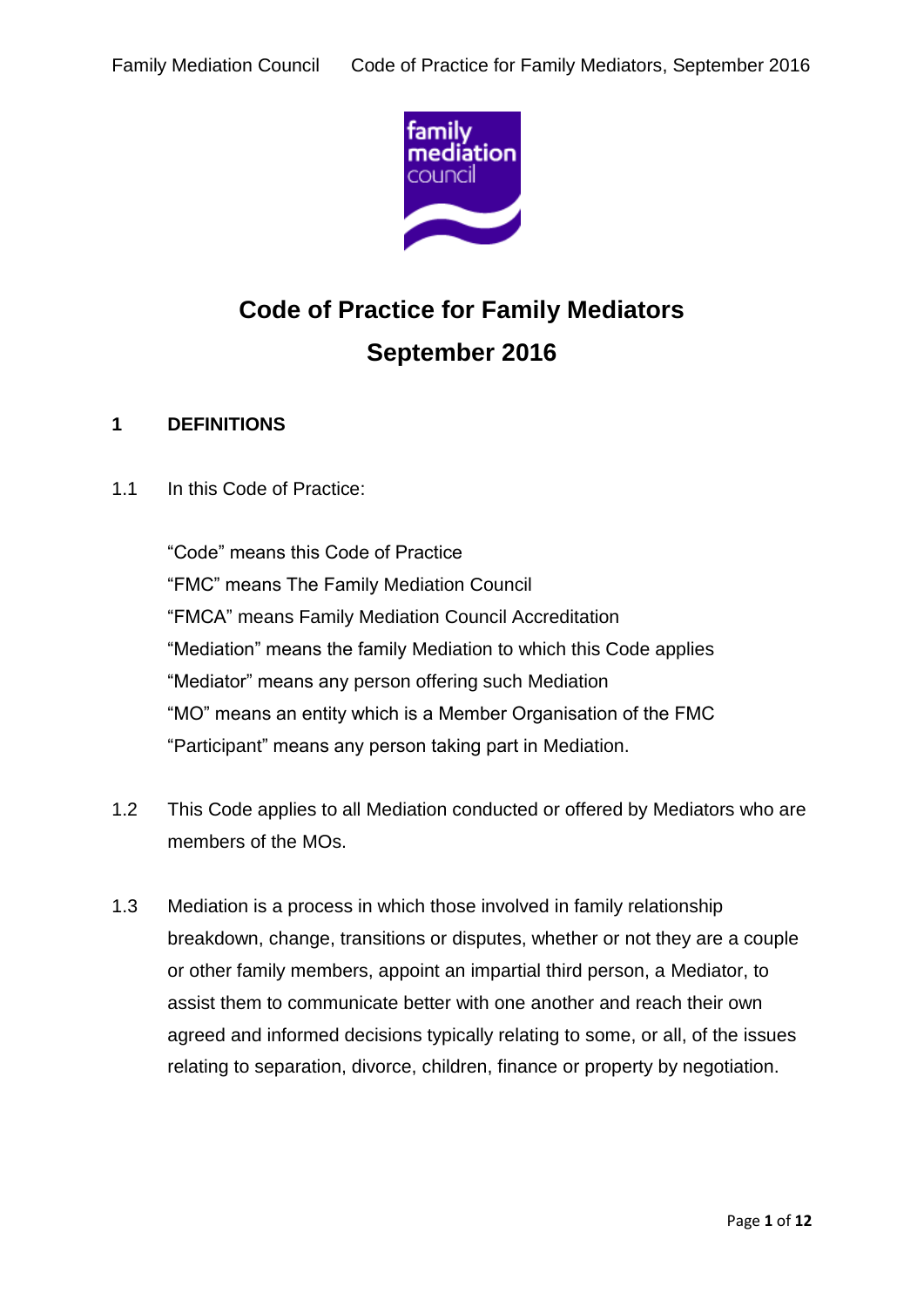1.4 This Code applies whether or not there are or have been legal proceedings between the Participants and whether or not any, or all of them, are legally represented.

## **2 AIMS AND OBJECTIVES**

- 2.1 Mediation aims to assist Participants to reach the decisions they consider appropriate to their own particular circumstances.
- 2.2 Mediation also aims to assist Participants to communicate with one another now and in the future and to reduce the scope or intensity of dispute and conflict within the family.
- 2.3 Where a marriage or relationship has irretrievably broken down, Mediation has regard to the principles that the marriage or relationship should be brought to an end in a way that:
	- a. minimises distress to the Participants and to any children;
	- b. promotes as good a relationship between the Participants and any children as is possible;
	- c. removes or diminishes any risk of abuse to any of the Participants or children from the other Participants; and
	- d. avoids any unnecessary cost to Participants.

# **3 QUALIFICATIONS AND TRAINING**

- 3.1 Mediators must either be accredited by the FMC (i.e. hold FMCA status), or have completed a foundation training programme approved by the FMC and be currently registered with the FMC as working towards FMCA.
- 3.2. Mediators must abide by the FMC's current requirements for accredited and registered Mediators, including being a current member of an MO and maintaining the required levels of practice, professional practice consultancy, and ongoing professional development.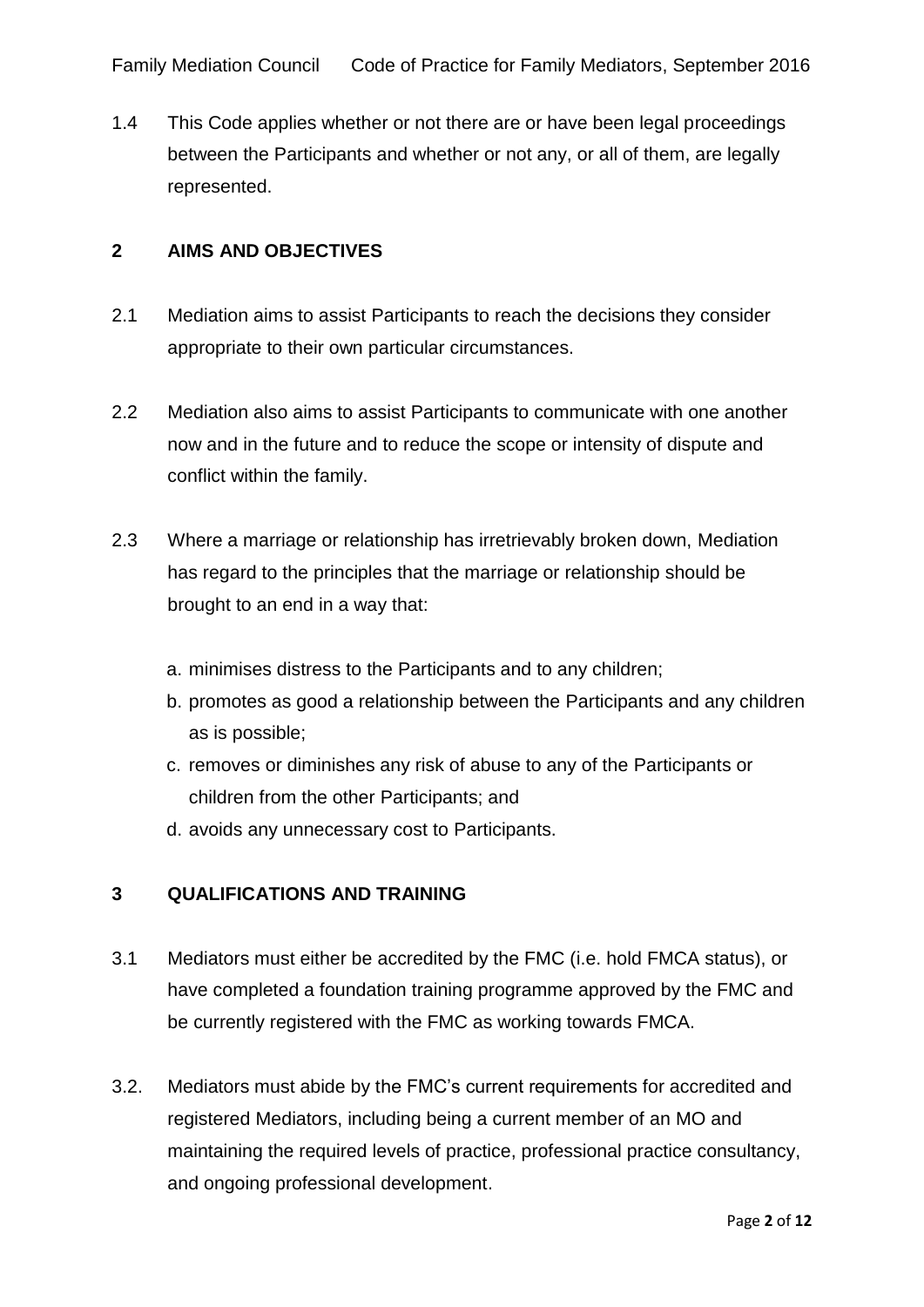- 3.3 Mediators may undertake child-inclusive Mediation only when they:
	- a. have registered to do so with the FMC; and
	- b. have met the requirements as may be laid down by the FMC or, if none exist, are approved to carry out child inclusive Mediation by an MO; and
	- c. have received the required clearance from the Disclosure and Barring Service (previously the Criminal Records Bureau).
- 3.4 Mediators undertaking publicly-funded Mediation must hold FMCA status.
- 3.5 Mediators must not mediate unless they are covered by adequate professional indemnity insurance.
- 3.6 Mediators must abide by the complaints and disciplinary procedures laid down by the MO of which they are members. A Mediator who is a member of more than one MO must make clear to Participants which MO's complaints and disciplinary procedures will apply.

#### **4 SCOPE OF MEDIATION**

- 4.1 Mediation may cover any or all of the following matters:
	- a. options for maintaining or ending the marital or other relationship between the adult Participants and the consequences of doing so;
	- b. arrangements for dependant children: arrangements for parenting between parents and/or careers and extended family as appropriate; any other aspect of parental responsibility such as, but not exhaustively, schooling, holidays or religious education;
	- c. the future of the family home and any other property or assets, including pensions, belonging to the adult Participants; issues of child maintenance and spousal maintenance; issues relating to debts;
	- d. how adjustments to these arrangements are to be decided upon in the future.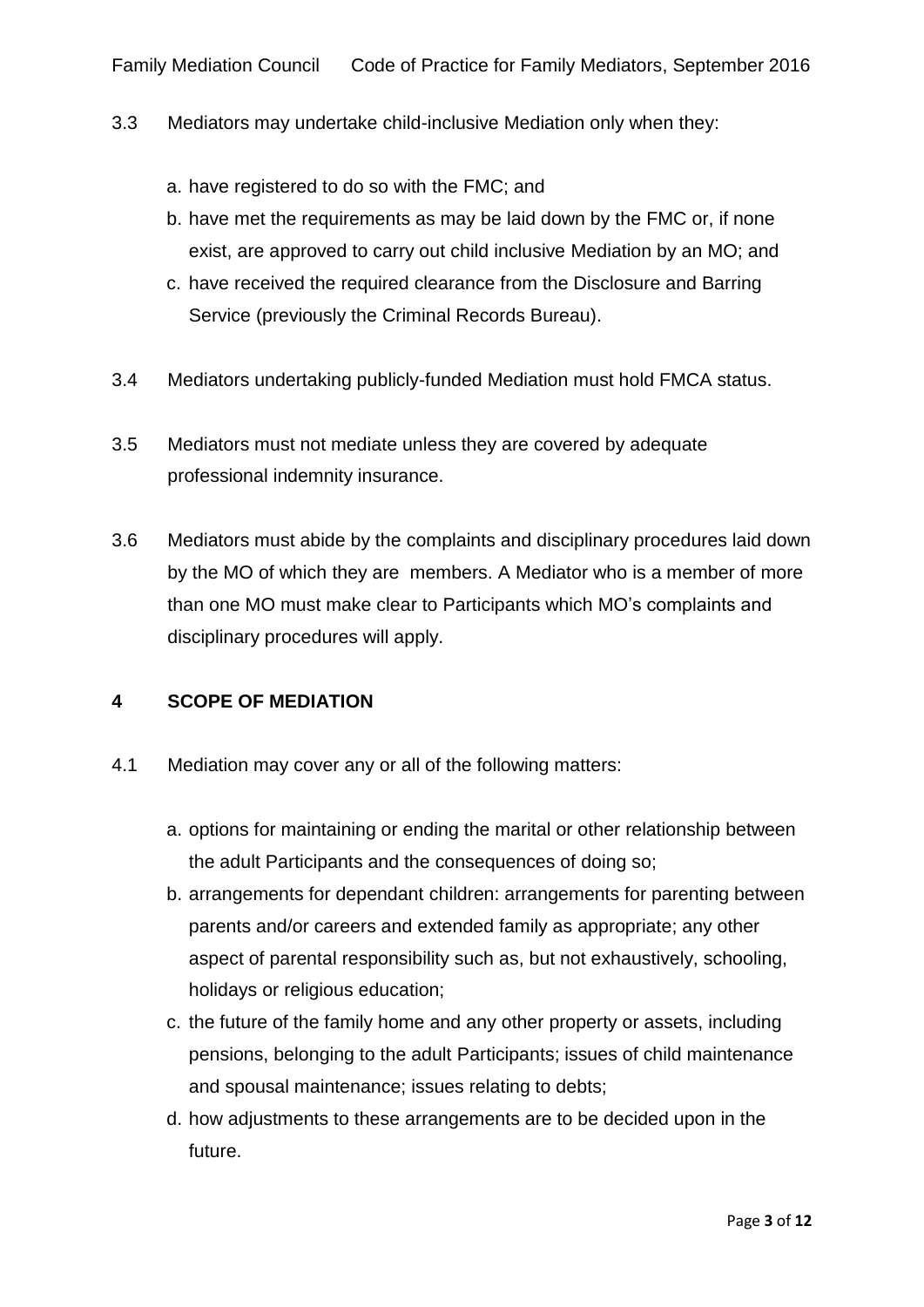4.2 The Participants and the Mediator may agree that Mediation will cover any other matters which it would be helpful to resolve in connection with relationship breakdown between the Participants and which the Mediator considers suitable for Mediation.

# **5 GENERAL PRINCIPLES**

#### **5.1 Conflicts of Interest**

- 5.1.1 The Mediator must act impartially in conducting any process of Mediation and with integrity and fairness towards each of the Participants. The Mediator must also ensure that any conflicts of interest are identified, considered and addressed.
- 5.1.2 The Mediator must not have any personal interest in the outcome of the Mediation.
- 5.1.3 The Mediator must not mediate in any case in which he or she has acquired or may acquire relevant information in any private or other professional capacity.
- 5.1.4 Where Mediation services are offered as part of a practice/consortium ("Practice") offering other professional services or where an individual Mediator carries out work for a Practice on a consultancy basis, a Mediator from that Practice or a consultant to that Practice may not act as a Mediator for any Participant who has received other professional services from that Practice unless the Mediator is satisfied that:
	- a. the information given to other professionals at the Practice has no bearing on the issues to be addressed in the Mediation; and
	- b. the Participants have been informed of the potential conflict of interest and have given consent in writing to the Mediator conducting the Mediation.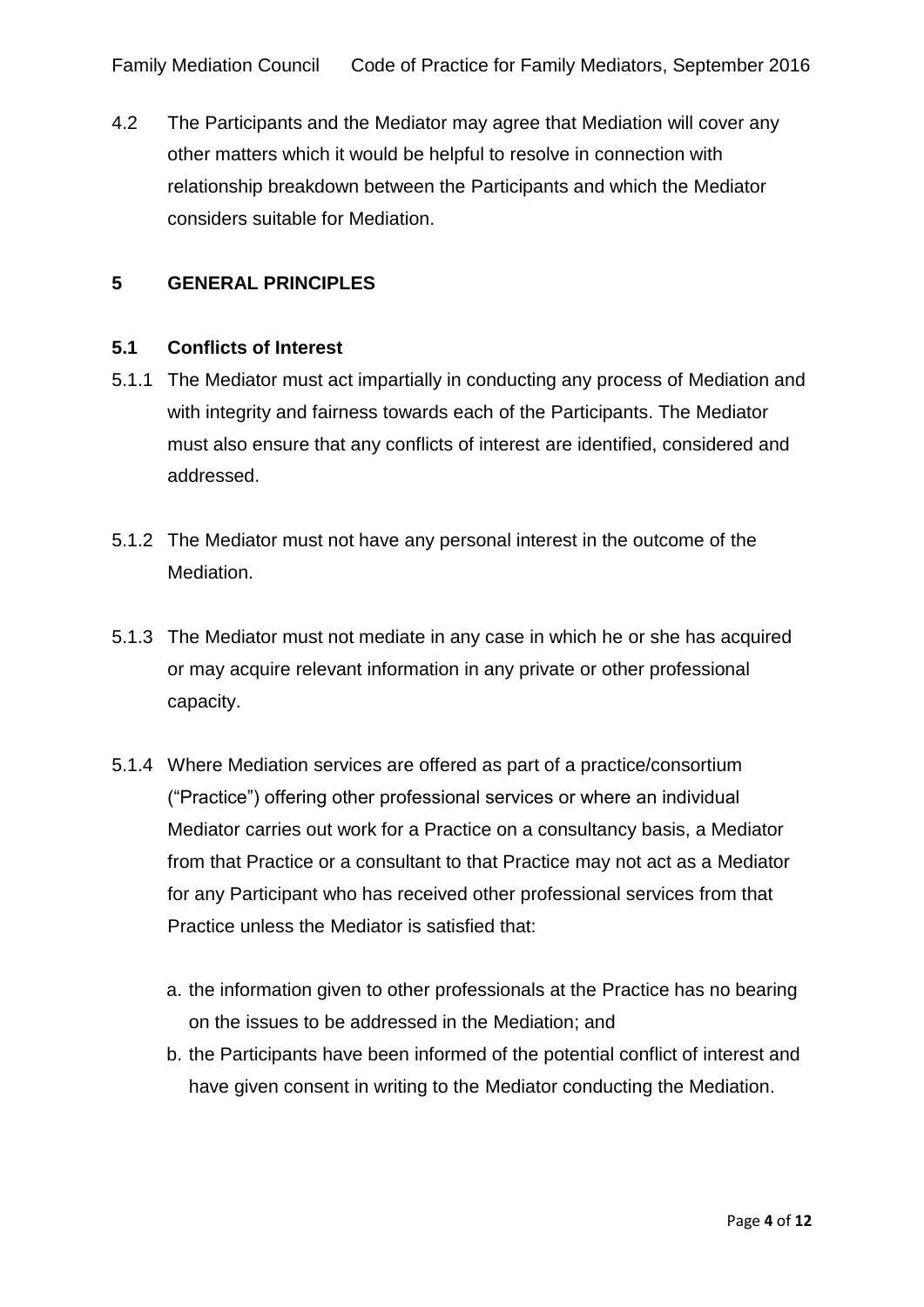The consent of the Participants does not lessen the Mediator's duty as set out in 5.1.1 above.

5.1.5 Mediation must be conducted as an independent professional activity and must be distinguished from any other professional role in which the Mediator may practise.

## **5.2 Voluntary Participation**

Participation in Mediation is voluntary and must be the free choice of each Participant at all times. The Participants and the Mediator are always free to withdraw. Where the Mediator considers that a Participant is unable or unwilling to take part in the process freely and fully, the Mediator must raise the issue and where necessary suspend or terminate the Mediation.

#### **5.3 Neutrality as to Outcome**

The Mediator must remain neutral as to the outcome of the Mediation at all times. The Mediator must not seek to impose any preferred outcome on Participants, or to influence them to adopt it, whether by attempting to predict the outcome of court proceedings or otherwise. However, if the Participants consent, he Mediator may inform them (if it be the case) that he or she considers that the resolutions they are considering might fall outside the parameters which a court might approve or order. The Mediator may inform Participants of possible courses of action, their legal or other implications, and assist them to explore these, but must make it clear that he or she is not giving advice.

#### **5.4 Impartiality**

- 5.4.1 The Mediator must at all times remain impartial as between the Participants and conduct the Mediation process in a fair and even-handed way.
- 5.4.2 The Mediator must seek to prevent manipulative, threatening or intimidating behaviour by any Participant, and must conduct the process in such a way as to redress, as far as possible, any imbalance of power between the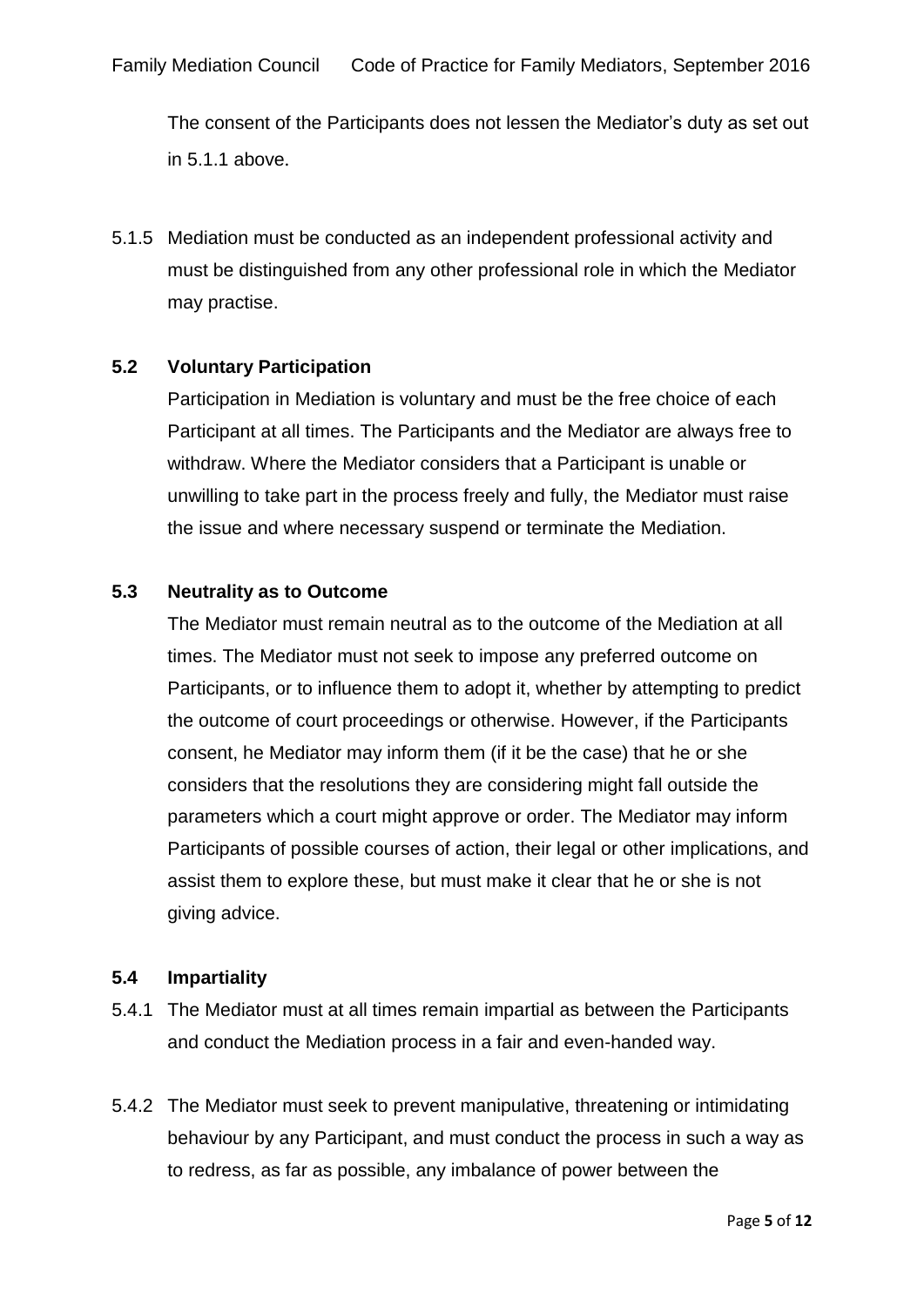Participants. If such behaviour or any other imbalance seems likely to render the Mediation unfair or ineffective, the Mediator must take appropriate steps to seek to prevent this, including terminating the Mediation if necessary.

#### **5.5 Confidentiality**

- 5.5.1 Subject to paragraphs 5.5.3, 5.5.4 and 5.5.5 below, the Mediator must not disclose any information about, or obtained in the course of the Mediation to anyone, including a court appointed officer or the court, without the express consent of each Participant, an order of the court or where the law imposes an overriding obligation of disclosure on Mediators to do so.
- 5.5.2 The Mediator must not discuss the Mediation or correspond with any Participant's legal advisor without the express consent of each Participant. When communicating with the Participants or their legal advisers, the Mediator must maintain professional impartiality.
- 5.5.3. Where it appears necessary so that a specific allegation that a child has suffered significant harm may be properly investigated, or where the Mediator suspects that a child is suffering or is likely to suffer significant harm, the Mediator must ensure that the appropriate agency or authority is notified. Wherever possible, the Mediator should make such a notification after consultation with his or her PPC.
- 5.5.4 The Mediator may notify the appropriate agency if he or she considers that other public policy considerations prevail, such as an adult suffering or likely to suffer significant harm. Wherever possible, the Mediator should make such a notification after consultation with his or her PPC.
- 5.5.5 Where a Mediator suspects that he or she may be required to make disclosure to the appropriate government authority under the Proceeds of Crime Act 2002 as updated and/or relevant money laundering regulations, the Mediator must stop the Mediation immediately without informing the Participants of the reason.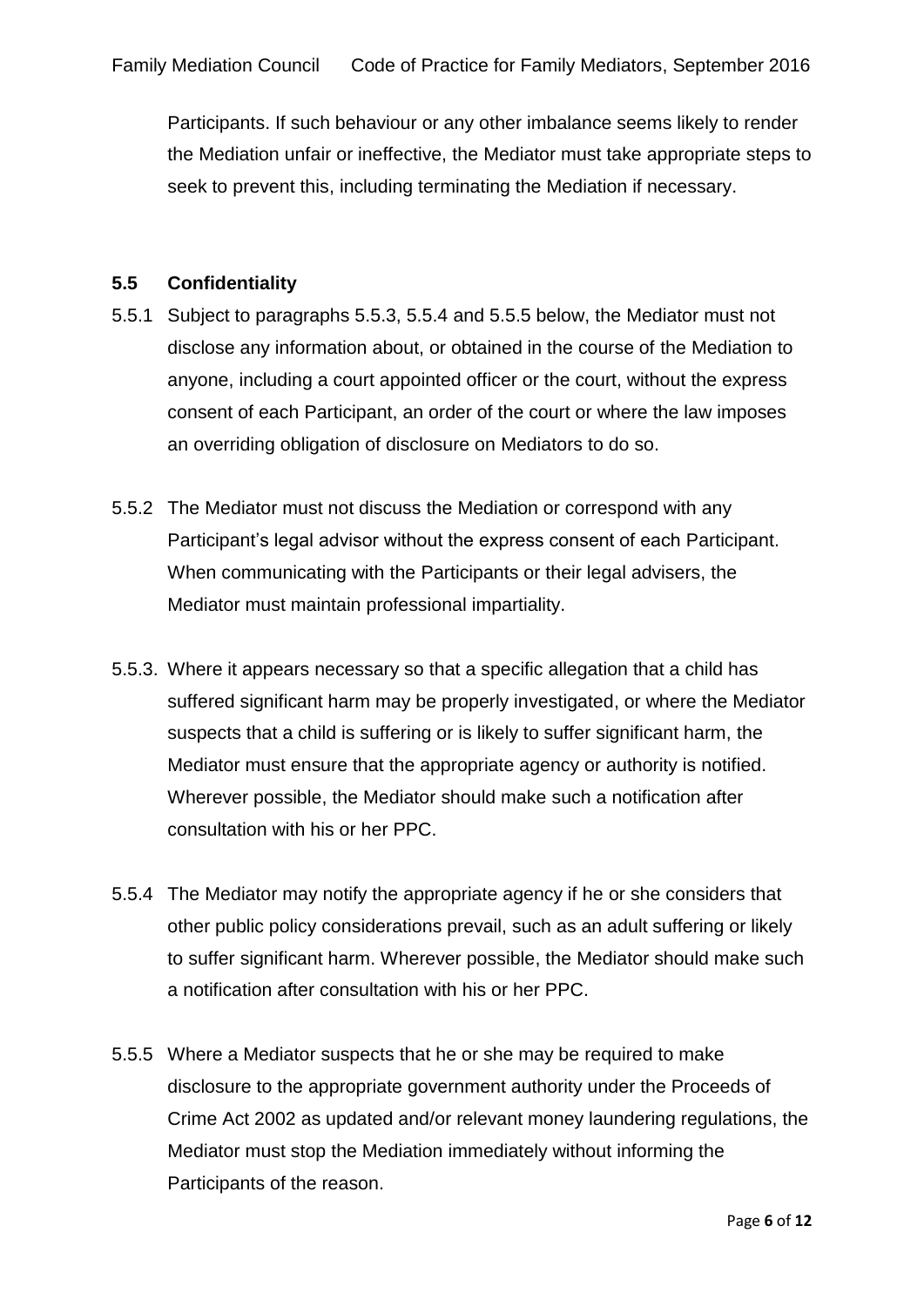## **5.6 Without Prejudice to Legal Proceedings**

- 5.6.1 Subject to paragraph 5.6.2 below, all discussions and negotiations in the Mediation must be conducted without prejudice to legal proceedings. Before the Mediation commences, the Participants must agree in writing that discussions and negotiations in Mediation are not to be referred to in any legal proceedings, and that the Mediator cannot be required to give evidence or produce any notes or records made in the course of the Mediation, unless the Participants agree to waive the without prejudice basis on which the Mediation is conducted or the law imposes an overriding obligation of disclosure upon the Mediator.
- 5.6.2 The Participants must agree that all factual information material to financial issues must be provided on an open basis, so that it can be referred to in legal proceedings.
- 5.6.3 In general, information provided by one Participant should be shared openly with other Participants and not withheld, except any address or telephone number or as the Participants may agree otherwise. This requirement does not apply to information which, if shared, could lead to a child or other person suffering harm, or where other public policy considerations prevail.
- 5.6.4 The without prejudice basis on which the Mediation is conducted and the confidentiality which would otherwise apply will not apply in relation to communications indicating that a child or other person is suffering or likely to suffer significant harm, or where other public policy considerations prevail.

#### **5.7 Welfare of children**

5.7.1 At all times the Mediator must have particular regard to the welfare of any children of the family, and should encourage the Participants to focus on the needs and interests of the children as well as on their own.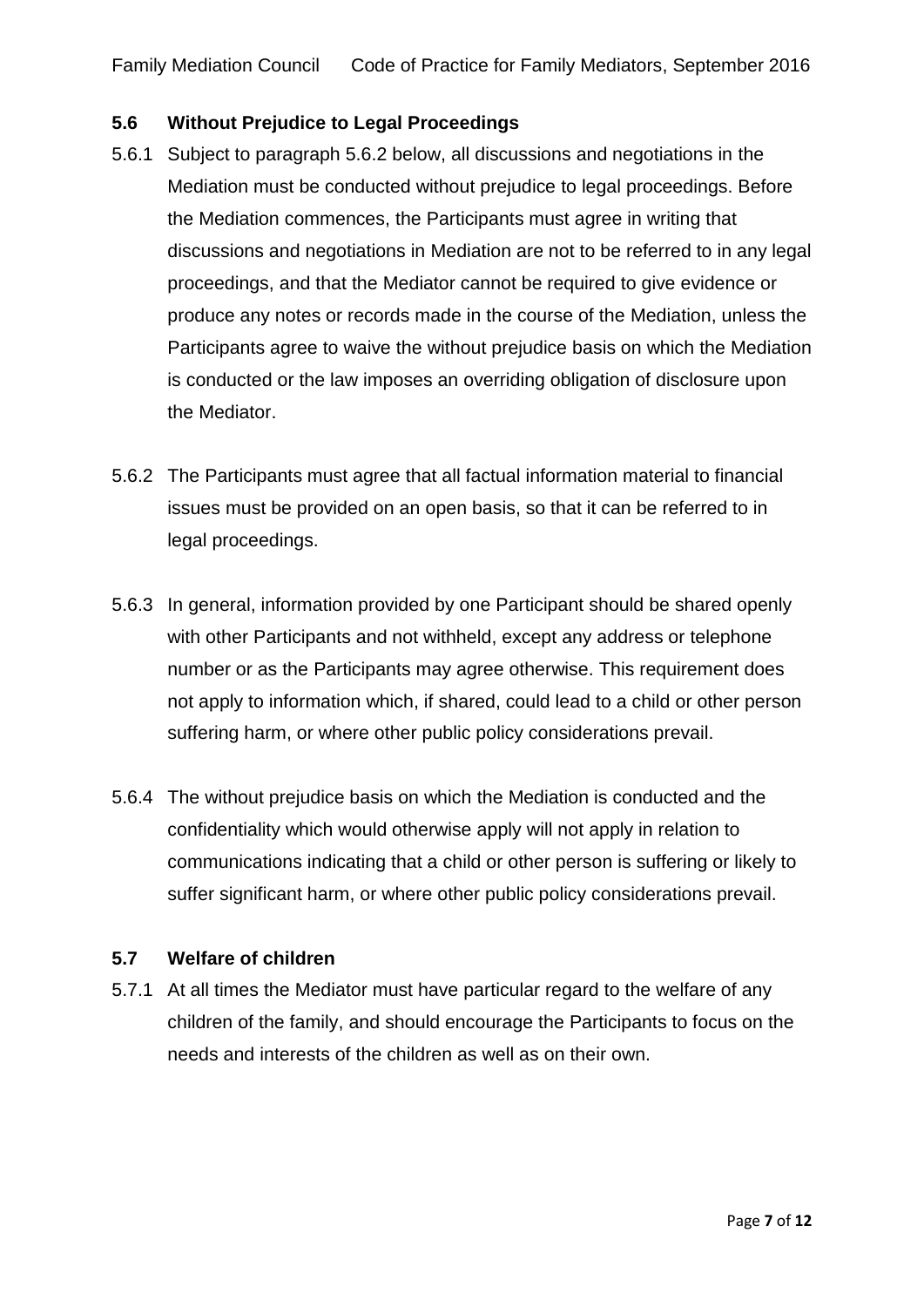- 5.7.2 The Mediator must encourage the Participants to consider the children's wishes and feelings. All children and young people aged 10 and above should be offered the opportunity to have their voices heard directly during the Mediation, if they wish.
- 5.7.3 Where the Mediator and the Participants agree that it is appropriate to consult any children directly, the consent of those children must first be obtained. A Mediator intending to consult directly with any children must have been specifically trained to do so and have received specific enhanced clearance from Disclosure and Barring Service (previously the Criminal Records Bureau). Such Mediators must provide appropriate facilities for direct consultation.
- 5.7.4 Where a qualified Mediator undertakes direct consultation with any child, he or she must offer that child confidentiality as to any disclosure that that child may make to him or her. This must be explained to the Participants before they agree to the direct consultation. Confidentiality in direct consultation with children must always be exercised subject to paragraphs 5.5.3, 5.5.4, 5.5.5, and 5.6.4 above.
- 5.7.5 Where the Mediator suspects that any child is suffering or likely to suffer significant harm, he or she must advise the Participants to seek help from the appropriate agency. The Mediator must also advise the Participants that, in any event, he or she is obliged to report the matter to the appropriate agency in accordance with paragraph 5.5.3.
- 5.7.6 Where the Mediator considers that the Participants are acting, or are proposing to act, in a manner likely to be seriously detrimental to the welfare of any child of the family or family member, the Mediator may withdraw from the Mediation. The reason for doing this must be outlined promptly, in writing.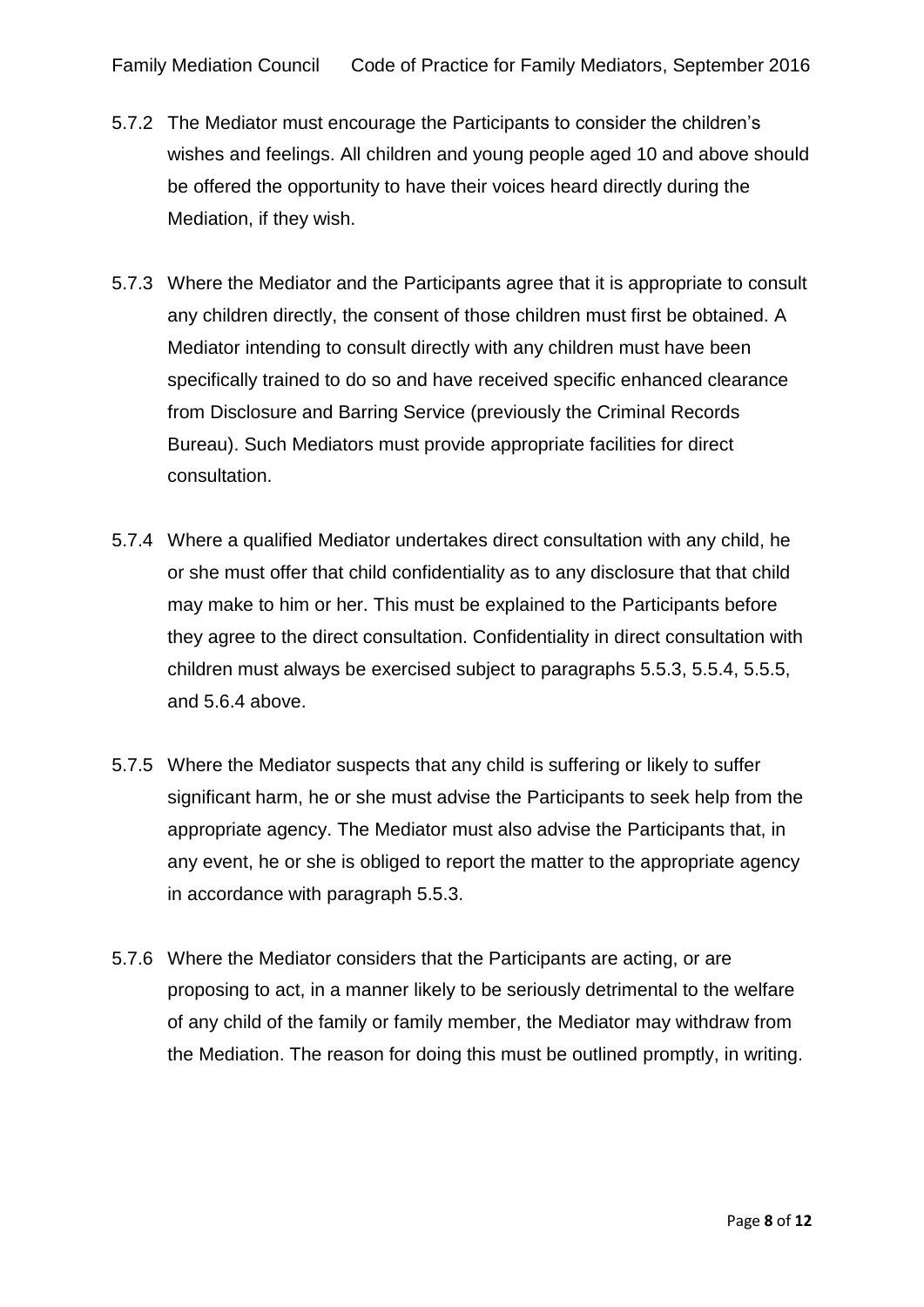#### **5.8 Abuse and power imbalances within the family**

- 5.8.1 The Mediator must be alert to the likelihood of power imbalances existing between Participants, including but not limited to those resulting from emotional or physical abuse, manipulation, coercion or controlling behaviour.
- 5.8.2 In all cases, the Mediator must seek to ensure that the Participants take part in the Mediation willingly and without fear of violence or harm. The Mediator must seek to discover through a screening procedure whether or not there is fear of abuse or any other harm and whether or not it is alleged that any Participant has been or is likely to be abusive towards another (or towards a child). Where abuse is alleged or suspected, the Mediator must discuss with the Participant believed to be adversely affected whether that Participant wishes to take part (or to continue to take part) in the Mediation, and information about available support services should be provided.
- 5.8.3 Where Mediation does take place, the Mediator must uphold throughout the principles of voluntary participation, fairness and safety and must conduct the process in accordance with this section. In addition, steps must be taken to ensure the safety of the Participants on arrival at and departure from the Mediation.
- 5.8.4 The Mediator must seek to prevent manipulative, threatening or intimidating behaviour by any Participant during the Mediation.

## **6 CONDUCT OF THE MEDIATION**

6.1 All assessments for suitability for Mediation should be conducted by a Mediator at meetings and, where possible, on a face-to-face basis. Assessment and Mediation may include meetings via an online video connection. Mediation Information and Assessment Meetings (MIAMs) may also be conducted via an online video connection. Assessments, including MIAMs, should not be carried out via voice only connections except where there are specific problems about access to an online video link. The Mediator must record in writing what those specific problems are. Assessment meetings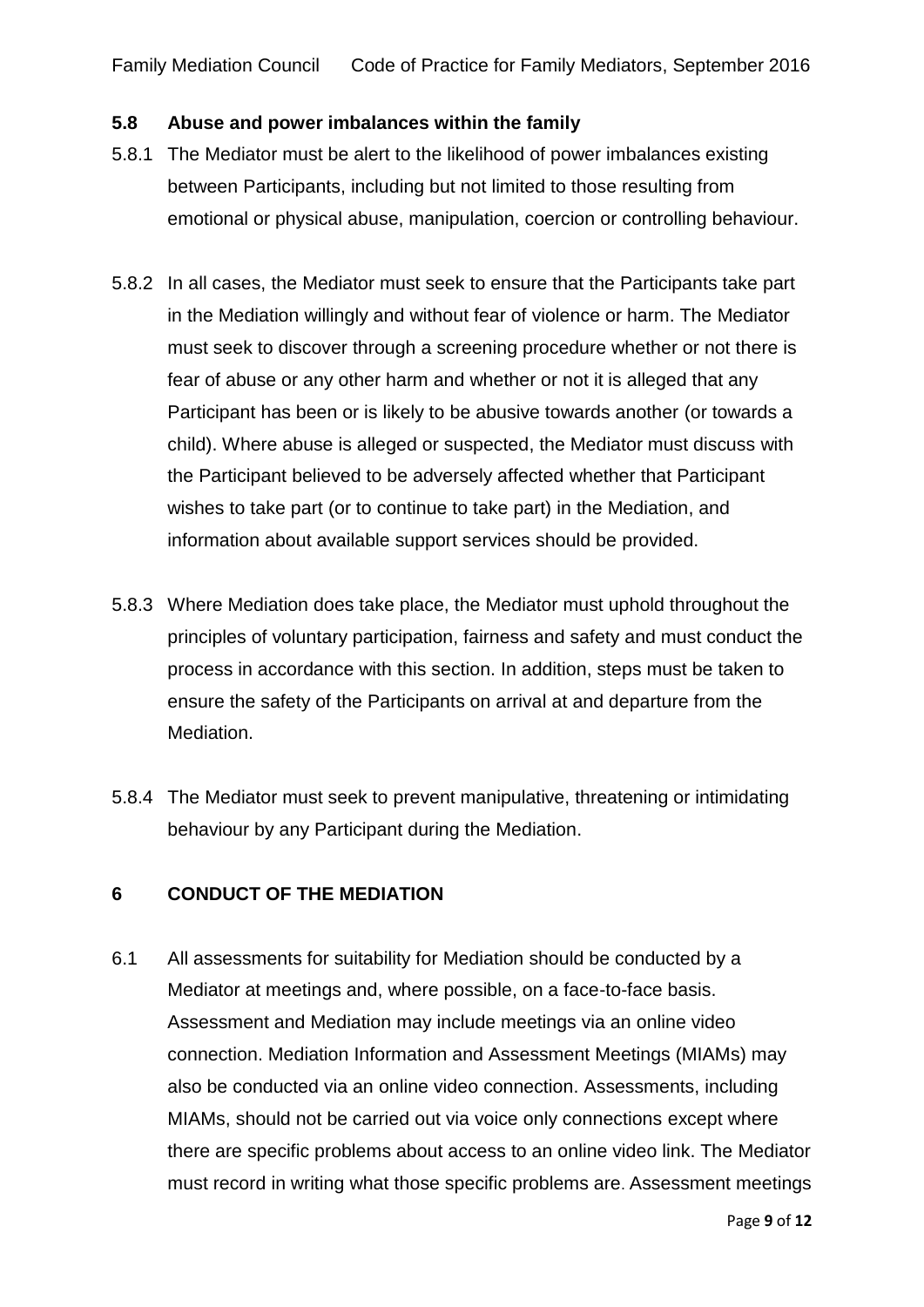can be conducted jointly or separately, but must include an individual element with each Participant to allow the Mediator to undertake domestic abuse screening. If assessments or Mediation meetings are conducted via online video connection, the Mediator must act appropriately having regard to all the current practice guidance issued by the FMC.

- 6.2 The Mediator must manage the Mediation process. The Mediator should consult the Participants on management decisions such as the ordering of issues and the agenda for each Mediation session but must not relinquish control of the process to the Participants.
- 6.3 Throughout the Mediation, the Mediator must keep the possibility of reconciliation of the Participants under review.
- 6.4 The Mediator must advise the Participants clearly at the outset of the nature and purpose of Mediation and how it differs from other services such as marriage or relationship counselling, therapy or legal representation.
- 6.5 At the same time, the Mediator must inform the Participants of all the general principles set out in Section 5 above, including the nature and limits of the principles of confidentiality, the without prejudice basis of the Mediation and the Mediator's special concern for the welfare of any children of the family.
- 6.6 The Mediator must inform the Participants of the extent of any disclosure which will be required in cases relating to their property and finances.
- 6.7 Each Participant must be supplied with written information covering the main points in this Code and given the opportunity to ask questions about it.
- 6.8 The Mediator must ensure that the Participants agree the terms and conditions regulating the Mediation before dealing with the substantive issues, by means of a written agreement which reflects the main principles of this Code. The agreement must also set out the Mediator's fees.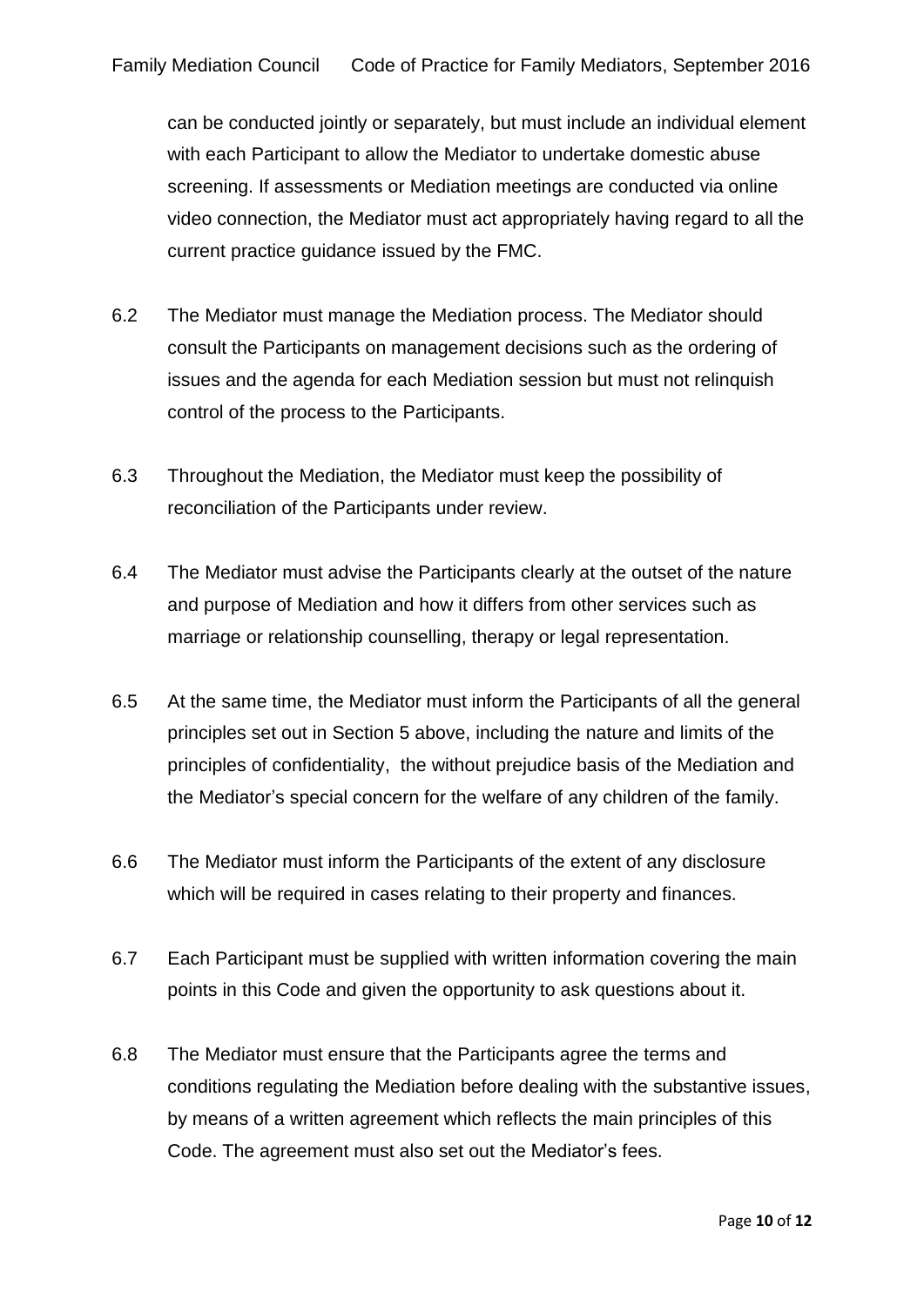- 6.9 Participants must be requested to notify any legal advisors acting for them of the appointment of the Mediator.
- 6.10 Where, during a privately funded Mediation, the Mediator becomes aware that one or more of the Participants may qualify for public funding, the Mediator must inform the Participants of this and, if the Mediator does not undertake publicly funded work, of the services of a Mediation practice with a Legal Aid Agency contract.
- 6.11 The Mediator must assist the Participants to define the issues, identify areas of consensus, explore the options and seek to reach agreement upon them.
- 6.12 The Mediator must seek to ensure that the Participants reach their decision upon sufficient information and knowledge. The Mediator must inform the Participants of the need to give full and frank disclosure of all material relevant to the issues being mediated and assist them where necessary in identifying the relevant information and supporting documentation.
- 6.13 The Mediator must ensure each Participant is given the opportunity to make enquiries about information disclosed by any other Participant and to seek further information and documentation when required. The Mediator must promote the Participants' equal understanding of such information before any final agreement is reached.
- 6.14 The Mediator must make it clear that he or she does not make further enquiries to verify the information provided by any Participant; that each Participant may seek independent legal advice as to the adequacy of the information disclosed before reaching a decision; that in any court proceedings an affidavit, written statement or oral evidence may be required; and that authoritative calculations of liability under the Child Support Act 1991 can be made only by the Child Support Agency, Child Maintenance Service or any replacement organisation established under the Child Maintenance and Other Payments Act 2008 or subsequent related legislation.